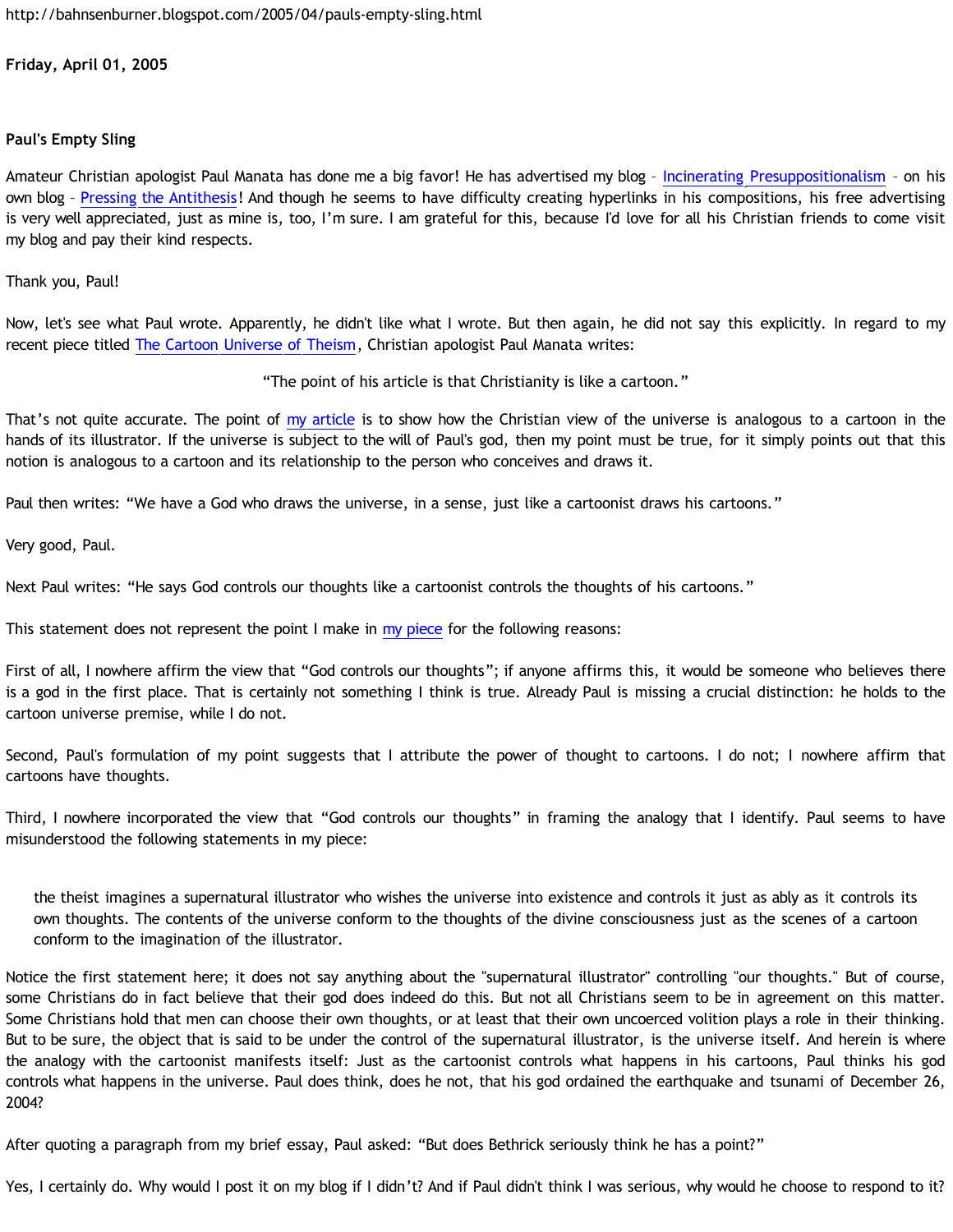Paul then asked: "I mean, are there not objective hermeneutical principles we can use when we interpret any literature?"

The issue is not hermeneutics, because this would at best be a secondary concern. The primary concern is whether one accepts what the bible says as truth, or not. Paul is on record affirming Christianity as if it were really true. Thus, he essentially ascribes to the cartoon universe premise. He cannot blame me for this, for this is not my doing; I did not choose for Paul Manata to affirm the cartoonist's conception of the universe as truth.

Paul then interjects: "I mean, I must assume that when he watches the evening news and the weatherman says that sunset is at 5:45 p.m. Bethrick really thinks the sun is going to set!"

It's not clear how this statement is at all relevant to the matter at hand (whether or not I accept what the weatherman says about the sunset has nothing to do with the strength of the analogy I have identified), let alone how it is implied in anything he said up to this point. It appears to be an attempt to divert attention away from his confessed affiliation with religious notions.

## Paul then writes:

Or, take his buddy Francoi's statement that we are 'immoral dogs'. I guess Bethrick has no way to determine if I am a human or a dog! If he says that it is literal, 'his case is pathological'. If he says that it is obviously figurative exaggeration, then ask him if the stories of one-celled organisms turning into thinking humans is also to be taken as exaggeration.

Again, it's not at all clear what point Paul is trying to make here, or how it is in any way relevant to [my piece](http://bahnsenburner.blogspot.com/2005/03/cartoon-universe-of-theism.html). It certainly does nothing to dispel the analogy I have identified, but I suppose it's clear enough that my piece has struck a raw nerve. Again, how I take Francois' (note the spelling here, Paul) pronouncements, whether literal or figurative, has no bearing on the matter. It's also not clear what Paul has in mind when he mentions "the stories of one-celled organisms turning into thinking humans." Perhaps he means the development of a fertilized human ovum into an adult human being. It's not clear why anyone would deny this reality. Apparently Paul has difficulty really engaging the issue at hand.

Paul suggests the following: "Ask him if he thinks that a non-rational universe giving rise to the ration is an exaggeration."

Some editing here is probably needed, for by "ration" I am supposing he means "rational." Paul seems to be writing in haste. That's fine, so I'll address the question.

I don't know what Paul means by "a non-rational universe." The universe exists. This much is agreed. As I understand it, the concept ' rational' and its negations could only apply to a certain class of entities, namely those which possess a faculty of consciousness capable of forming concepts. For instance, we do not say that rocks are either rational or irrational, for rocks do not possess a consciousness capable of forming concepts. The concept 'rationality' applies specifically to judgments and decisions. But rocks don't make judgments and decisions. Rationality presupposes consciousness, but rocks are not conscious. And I certainly do not think that the universe as a whole is a conscious entity, so I would not say that it makes judgments and decisions, whether rational or otherwise. So it seems to me that Paul is simply committing the fallacy of the stolen concept here.

At any rate, it's unclear what relevance Paul's suggested question has on the current matter. Perhaps he thinks that the cartoon universe premise of his theism is preferable to the actual state of affairs, because he finds the latter depressing. But of course, that is not how truth is discovered and validated. How Paul Manata feels is not a means of validating any truth claim.

Paul suggests his readers ask me another question: "Ask him if he thinks that saying that the cell-dividing turned into the copulating is an exaggeration."

It's not clear what this would prove. It certainly would not weaken the analogy I have identified. And again, I don't know what he means by "cell-dividing turned into the copulating." Is he denying that cells multiply? Is he denying that some biological organisms copulate? If he has a point to make, he's guarding it very close to his chest, when it would be nice to see him share it with his readers.

And then he suggests yet another question for his readers to ask me:

Ask him about one-way lungs turning into two way lungs, non-sonar animals turning into the sonar-gifted, unthinking turning into the thinking, non-verbal to the verbal, and the first human being lucky enough to find a female who evolved in the same life time, and area, in order to be able to continue our race, is an exaggeration.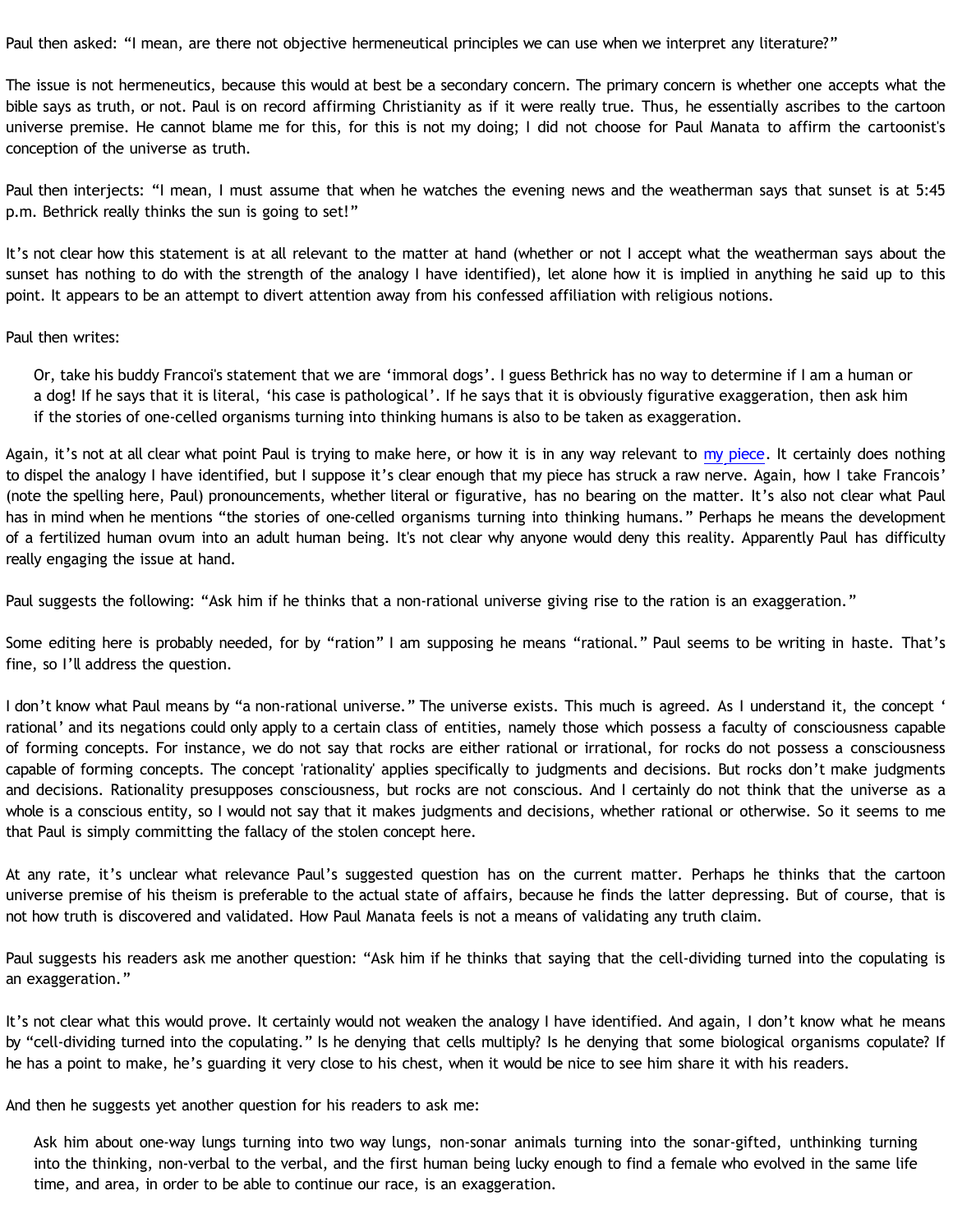Again, I don't know what point Paul is trying to make here. What's clear is that he has not presented any argument which challenges the analogy I have identified. Indeed, I don't think he can.

Paul then stated: "So, though frogs turning into princes is not a comic book it is certainly a fairy tale."

Wait a minute! If Paul believes that the universe was zapped into existence by means of a conscious act, that there was a talking snake, that a burning bush spoke, that a man was born of a virgin, that a man walked on unfrozen water, that he turned water into wine just by wishing it, that disease was cured simply by wishing it, that a man was revived back to life after being dead for three days, why would he think that the idea of a frog turning into a prince "is certainly a fairy tale"? How did Paul come to this conclusion, given his allegiance to the cartoon universe premise? Apparently he just picks and chooses what he wants to believe, or someone else has done this for him.

Paul closes with the following statement: "If Bethrick complains that this is a misrepresentation (or misunderstanding) of his position, well, et tu."

To be sure, there was some misrepresentation in Paul's post, which I pointed out above. But most if not all of it was irrelevant to the point I made in my post. Indeed, the notion that the universe conforms to the desires of Paul's god, is directly analogous to the events in a cartoon conforming to the intentions of the cartoonist. If Paul is a Christian, he holds the cartoon universe premise, and yet apparently resents it when others point this out.

To settle the matter, perhaps Paul could answer a simple question:

Can your god make rocks sing?

Yes or no, Paul?

Another question he might not want to answer, given the rambling he presents in response to my brief essay, is:

Was Jesus' resurrection literal, or was it metaphorical?

Which is it, Paul?

At any rate, we should all be adult enough to draw the right conclusions from his answers to such questions. I know I am. That is why I do not ascribe to the cartoon universe of theism.

by Dawson Bethrick

*posted by Bahnsen Burner at [7:18 PM](http://bahnsenburner.blogspot.com/2005/04/pauls-empty-sling.html)*

## **3 Comments:**

[Francois Tremblay](http://www.blogger.com/profile/7715861) said...

Since he lives in a subjective universe, Paul may very well be an actual dog ! How would he know otherwise ? And given his intellectual level, he might as well be one.

## [April 02, 2005 12:17 AM](http://bahnsenburner.blogspot.com/2005/04/111242984828109995)

## [Paul Manata](http://www.blogger.com/profile/7464842) said...

Thanks for the tips Dawson. Also, thanks for pointing out my link problem, I have fixed it for you. I also changed the punctuation on Franc's name and one other minor detail. Other than that I think I can let this response lie since I do not feel it rebutted my original article. Anyway, your skill in grammer is always appreciated.

## [April 02, 2005 11:23 AM](http://bahnsenburner.blogspot.com/2005/04/111246978599265768)

[Bahnsen Burner](http://www.blogger.com/profile/7766918) said...

Paul: "Thanks for the tips Dawson. Also, thanks for pointing out my link problem,"